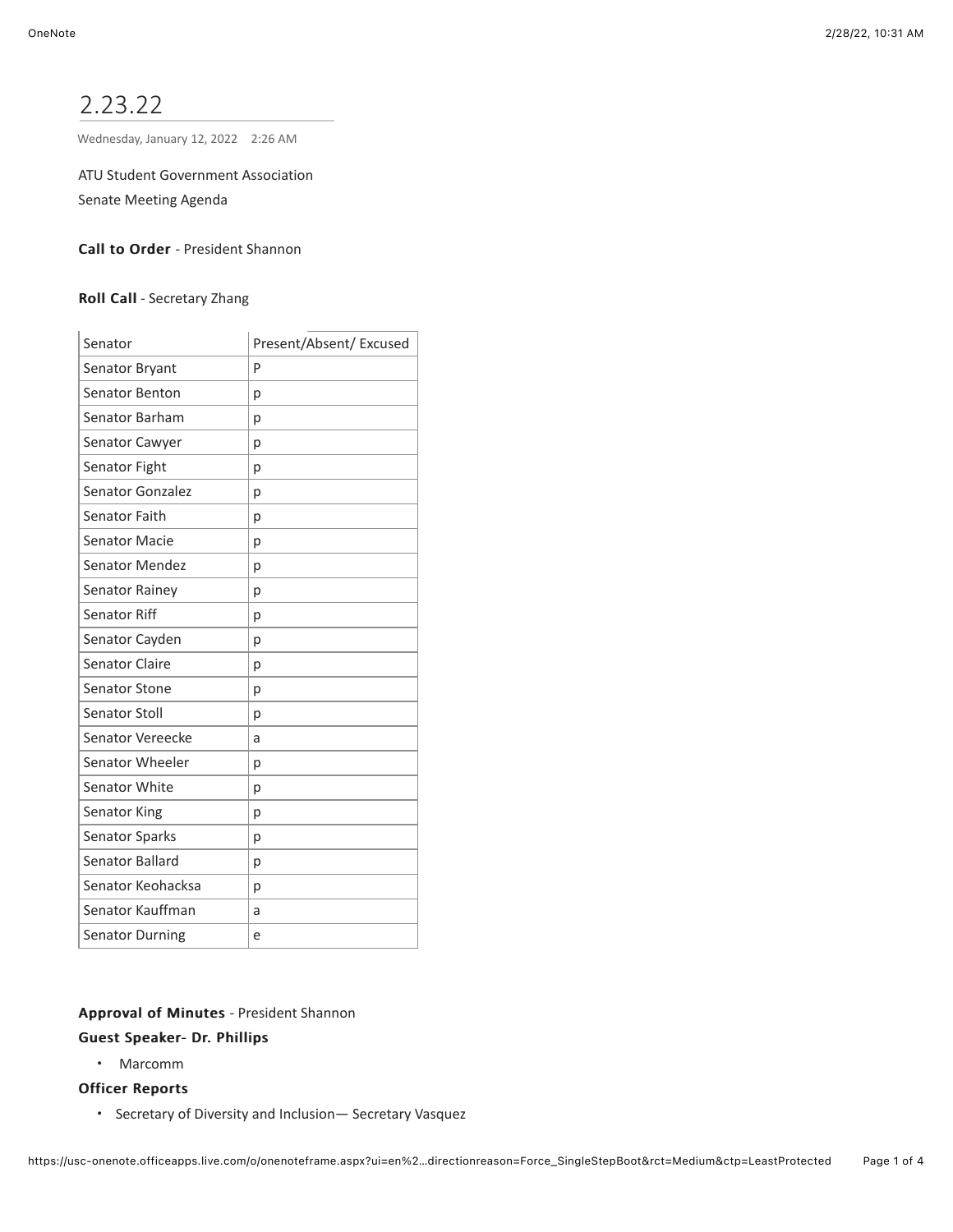- Report:
- $\bigcap$
- Secretary of Community Outreach— Secretary Brown
	- Report:

Brittany and I have came up with some ideas for the Save AR Students week. These are IDEAS, not set in stone.

- Monday, March 14: Save AR Student Tabling & Fanny Packs- Health and Wellness Center
- Condoms
- **■** Sunscreen
- Bandaids maybe?
- germ-x
- any other goodies?
- Tuesday, March 15: Self Defense Night- Public Safety
- Wednesday, March 16: Know Your Surroundings-Survival Night- Public Safety and Emergency Management
	- **Eirst Aid Kits**
	- **EXEC** Giveaways for each vacation destination
		- towels, sunscreen, sunglasses-beach
		- hiking stuff-mountains
		- we will be creative
- Thursday, March 17: St. Patties Safe Drinking Habits: It's 5 O'Clock Somewhere-Health and Wellness or Public Safety or maybe even Hospitality?
	- Mocktails
- Secretary of Public Relations— Secretary Hitt
	- Report:
		- $\blacksquare$  Photos will be March 30<sup>th</sup>
		- Be posting about the tailgate
			- I will have a flyer ready for the sock drive
- Secretary of Internal Affairs— Secretary Zhang
	- Report:
		- Reinstate meeting requirement for all senates
		- Volunteer hours
- Secretary of Student Development— Secretary Hiland ○ Report:
- Secretary of Finance and Administration— Secretary Reynolds
	- Report:
		- Updated balance: \$20,521.45 as of 2/23/2022
- Vice President— Vice President Wright
	- Report:
		- How do we feel about writing a resolution recognizing Chartwells for their work and for fulfilling our request?
		- Needing someone to step up and fill the Spirit Committee Head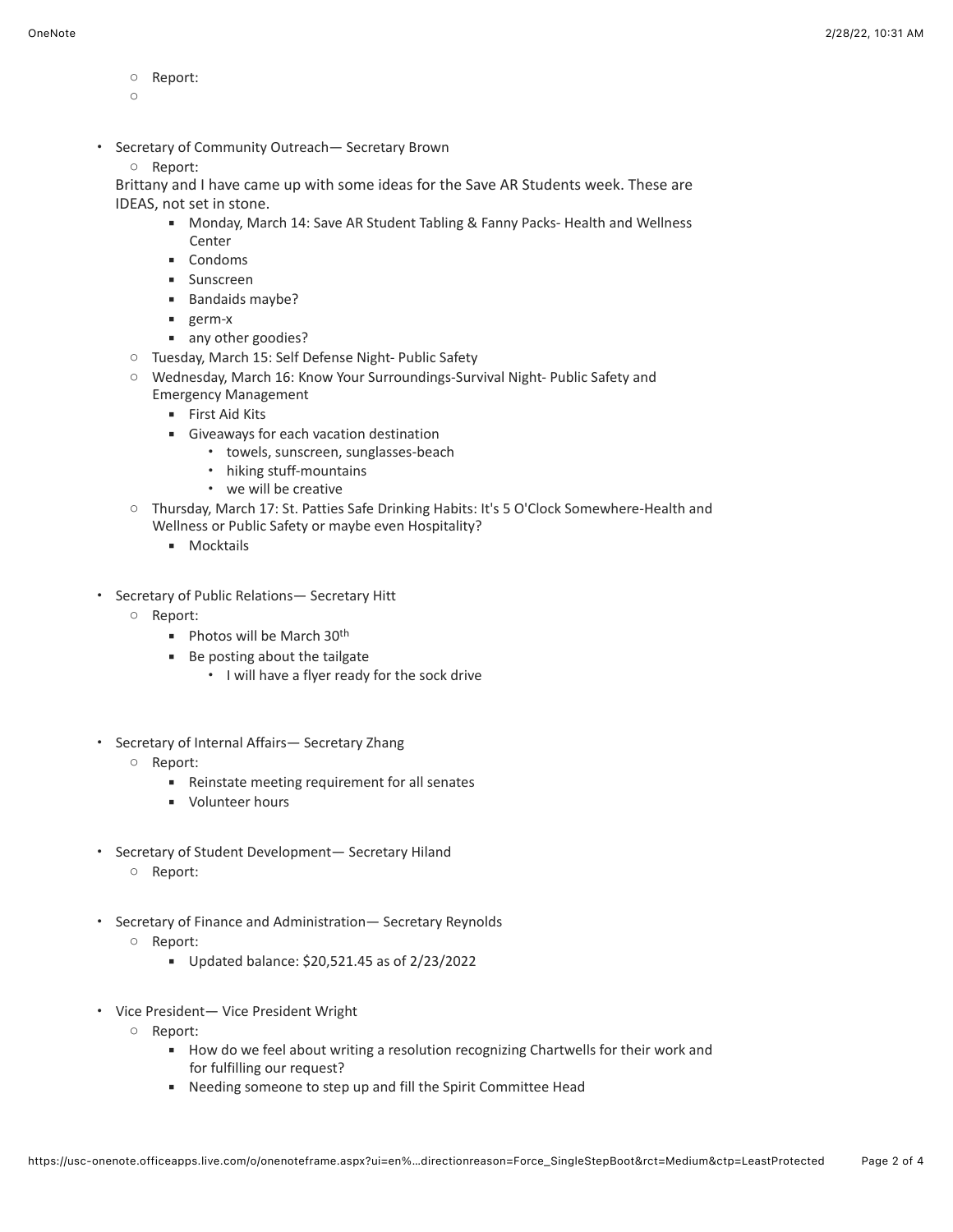- Committee reports:
	- **■** Jerry Committee: Senator Fight
		- No report
	- **·** Spirit Committee: Senator OPEN
		- **EXECT:** Senior Night Basketball Games against Henderson State
			- Tailgate: 3:00pm
			- Women's Game: 5:30pm
			- Men's Game: 7:30pm
	- Traffic and Safety Committee: Senator Claire
		- No report
	- Recycling Committee: Senator Riff
		- No report
	- Food Committee: Senator Sosebee
		- No report
- President— President Shannon
	- Report:
		- Final Calendar for March coming out this week! Be on lookout

# **Advisor Reports**

- Dean of Student Engagement— Kevin Solomon;
	- Report:
		- As soon as I get notification on what is happening tomorrow I will inform you all. Please share on SGA and personal social media
		- **EXECT** Athletics are waiting until tomorrow morning to determine if the game will still be happening
		- No group size restrictions for inside events. Mask mandate is still in effect.
		- **EXECT LETTER 1** Letter that SGA sent to Dr. Cass regarding the athletic fees. Thank you for sending in questions and concerns to Brittany and I to forward those on. I was very pleased with the questions and concerns voiced and research done regarding those questions.
		- **EXECT** Health and Wellness fee increase proposal might be coming soon
		- **EXECT** SAB is planning to do the Summer Send off on April 21st. I have talked to Kaitlyn and Brittany about supplementing that.
		- Me and Chelsea are working to see about making a student organization award ceremony for the end of the term.
- Associate Dean for Student Union & Campus Life Chelsea Lairamore
	- Report:
		- ▪
- Vice President for Student Affairs—Dr. Keegan Nichols
	- Report: ▪

# Unfinished Business: Unfinished Business:

- <Item 1>Bill 046
- $\cdot$  <Item 2>
- $\cdot$  <etc.>

#### **New Business:**